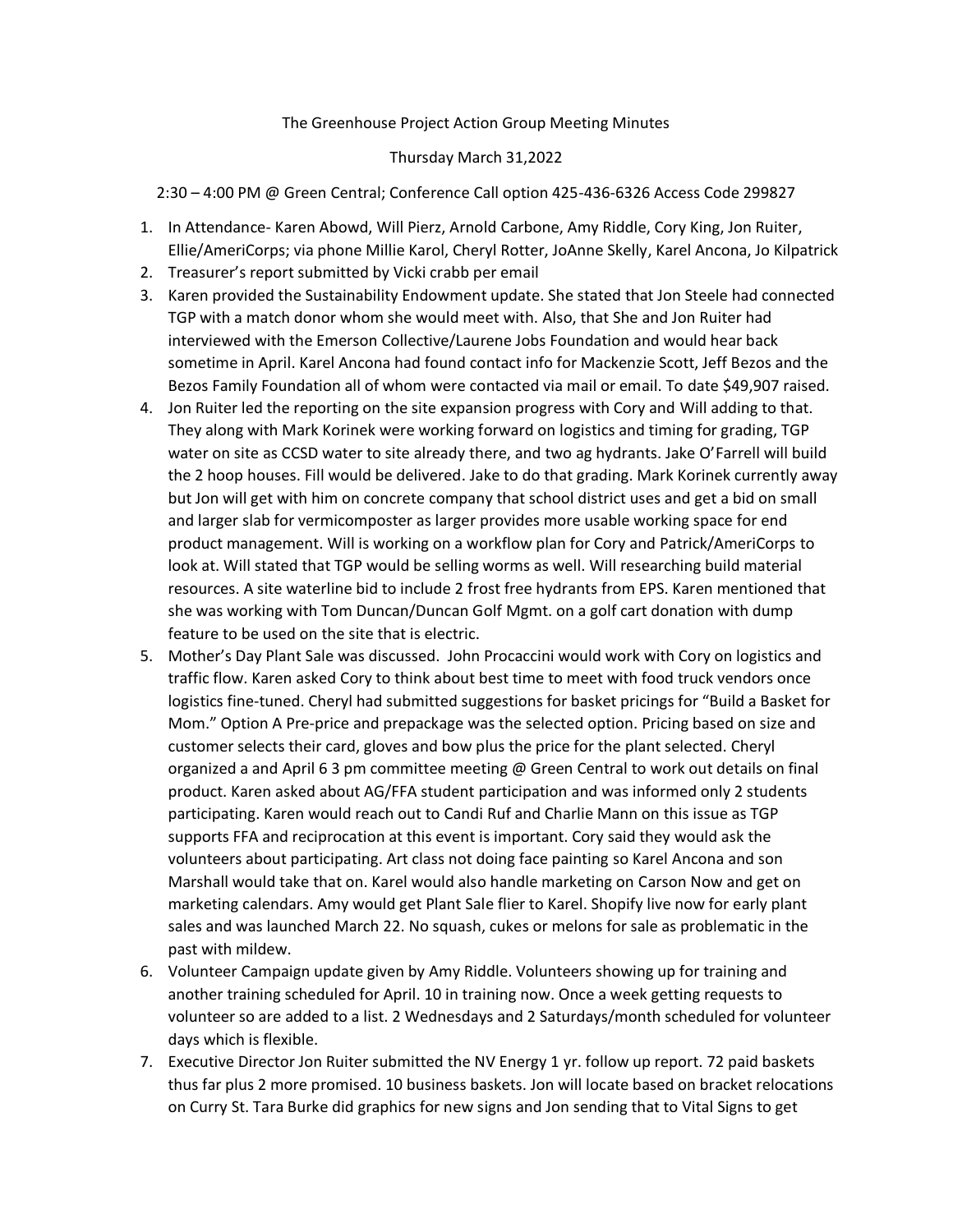made. Jon had submitted produce donations attached\* and said numbers indicate a good start. He reminded all to submit volunteer hours.

- 8. Greenhouse manager report given by Cory. Shade cloth had been installed on all 3 hoop houses. Big shade cloth torn so he is checking into repair options. Water shut off at site for a couple of days due to a water upgrade at ball field. Discussion on treating our water to control PH. His tomato experiment has produced better yield. AmeriCorps Ellie and Kristen got lots of greens in the ground. Have been removing perennials for propagating and selling. Fruit tress flowering and plum trees for first time. Pat working on composting and propagating worms. 3 AmeriCorps hired thus far and job fair coming up. Amy will be there. Ellie is 40hr AmeriCorps and Kristen 30 hr. AmeriCorps.
- 9. Will Pierz gave the assistant greenhouse Manager update. He emphasized that a name needed to be given to the expanded teaching Farm. Will would send out a thread with suggestions for folks to weigh in on. Board would decide at board meeting on Monday. He thanked Ellie and Kristen for the Foothill site refresh. Fruit trees and stressed trees looking good. Mushroom class tomorrow and he expects good attendance. Second tier volunteer training coming up. April 21 a special Desert Gardeners class on seedlings. He is coordinating another church group for a volunteer project. Foothill is supplying strawberries for Shopify site. Jake O'Farrell will look at donated skylight panels to build the propagation nursery. Currently transplanting to outside beds. Getting deer protection in place. Planted hoop house out again. He will follow up with CTH on water rights and creek diversion for watering.
- 10. Education coordinator Amy Riddle reported that interp signs done and awaiting a name for site. CHS students doing an article for website. Website launched after plant sale as it will be done by end of April. Karel Ancona a huge help on this. Consistent messaging emphasized for name selection.
- 11. Newsletter deadline April 17 and a "stay tuned new website launch" message will be included. Board member June James to do article.
- 12. No other issues discussed.
- 13. Next meeting April 28, 2022 @ 2:30 pm @GC with call in option.
- 14. Meeting adjourned at 4 PM.